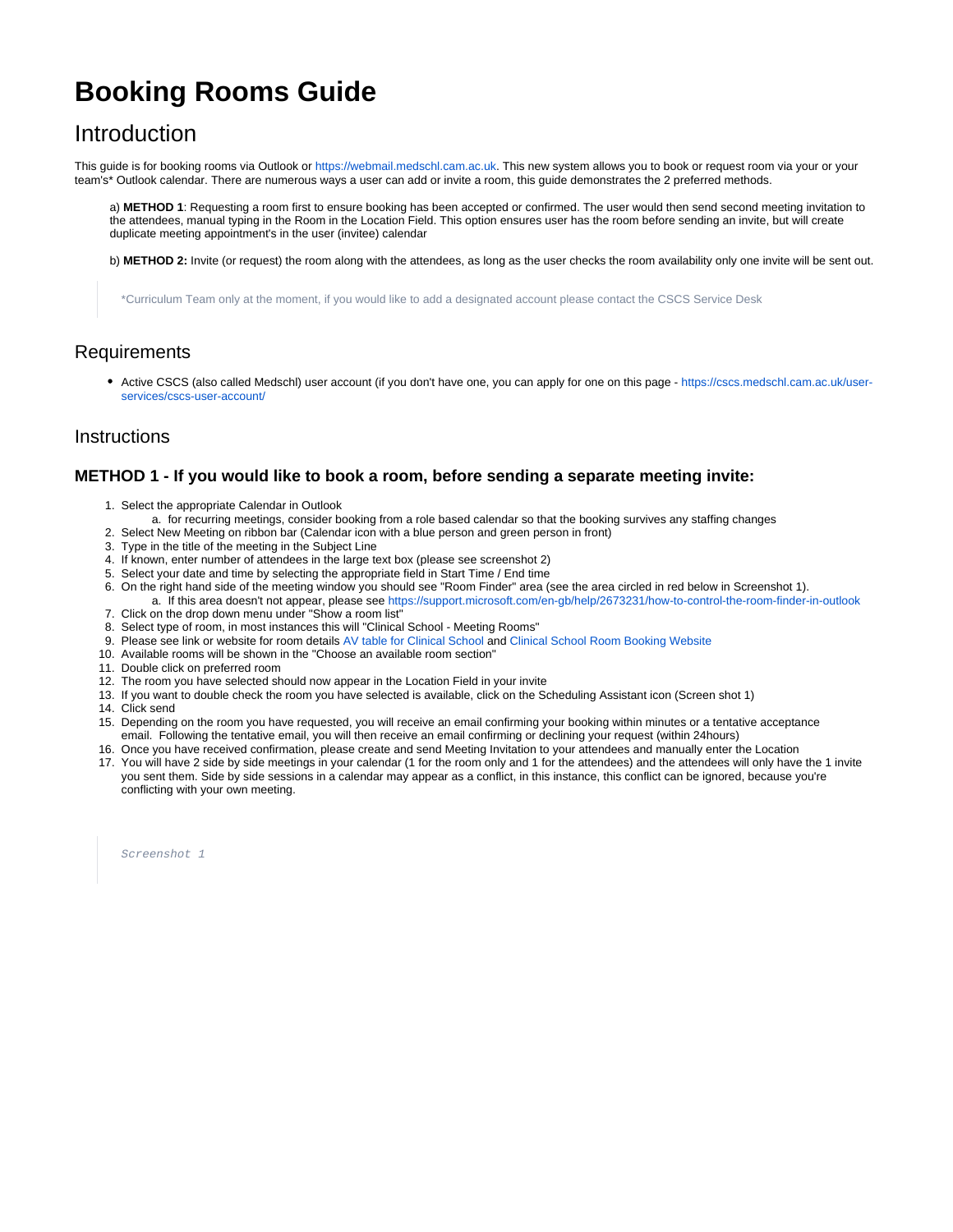| 日                                          |                                                                                  |                                                         |                                    |                               |                                                                                                                                                                                                                                                                                                                                                                                                                                                                                                                                                                                                          | <b>Untitled - Meeting</b> |                                                                                                        |                                                  |                 |                                                |       |                                                         |                                                                                                         |
|--------------------------------------------|----------------------------------------------------------------------------------|---------------------------------------------------------|------------------------------------|-------------------------------|----------------------------------------------------------------------------------------------------------------------------------------------------------------------------------------------------------------------------------------------------------------------------------------------------------------------------------------------------------------------------------------------------------------------------------------------------------------------------------------------------------------------------------------------------------------------------------------------------------|---------------------------|--------------------------------------------------------------------------------------------------------|--------------------------------------------------|-----------------|------------------------------------------------|-------|---------------------------------------------------------|---------------------------------------------------------------------------------------------------------|
| File<br>Meeting<br>Х<br><b>EQ</b> Calendar | Insert<br>99                                                                     | Format Text Review<br>Ľ<br><u>କ୍ର</u>                   | Q Tell me what you want to do<br>N | 별화<br>$\overline{\mathbf{x}}$ | $\ddot{v}_\text{\tiny Q}$                                                                                                                                                                                                                                                                                                                                                                                                                                                                                                                                                                                | ZZ Show As: Busy          | Ð<br>$\bigcirc$                                                                                        |                                                  |                 | <b>Private</b>                                 |       |                                                         |                                                                                                         |
|                                            | Appointment <mark>S</mark> cheduling                                             | Skype<br>Assistant<br>Meeting                           | Meeting<br>Notes                   |                               | $\leftarrow$<br>Cancel Address Check Response<br>Invitation Book Names Options -                                                                                                                                                                                                                                                                                                                                                                                                                                                                                                                         | - Reminder: 15 minutes    |                                                                                                        | <b>S</b><br>Recurrence Time Room<br>Zones Finder | W<br>Categorize | ! High Importance<br>$\bigstar$ Low Importance |       |                                                         |                                                                                                         |
| Actions                                    | Show                                                                             |                                                         | Skype Meeting Meeting Notes        |                               | Attendees                                                                                                                                                                                                                                                                                                                                                                                                                                                                                                                                                                                                |                           | Options                                                                                                | $\overline{12}$                                  |                 | Tags                                           |       |                                                         |                                                                                                         |
| To                                         | You haven't sent this meeting invitation yet.                                    |                                                         |                                    |                               |                                                                                                                                                                                                                                                                                                                                                                                                                                                                                                                                                                                                          |                           |                                                                                                        |                                                  |                 |                                                |       | Room Finder                                             | – ×<br>$\rightarrow$                                                                                    |
| ÷<br>Subject<br>Send                       |                                                                                  |                                                         |                                    |                               |                                                                                                                                                                                                                                                                                                                                                                                                                                                                                                                                                                                                          |                           |                                                                                                        |                                                  |                 |                                                |       | 4 August 2017<br>Mo Tu We Th Fr Sa Su<br>31 1 2 3 4 5 6 |                                                                                                         |
| Location                                   | Mon 21/08/2017                                                                   | <u>i e</u><br>09:30                                     |                                    | In All day event              |                                                                                                                                                                                                                                                                                                                                                                                                                                                                                                                                                                                                          |                           |                                                                                                        |                                                  |                 | $\star$                                        | Rooms | 7 8 9 10 11 12 13<br>14 15 16 17 18 19 20               |                                                                                                         |
| <b>Start time</b><br>End time              | Mon 21/08/2017                                                                   | $\mathbf{R}$<br>10:00                                   | $\bar{\star}$                      |                               |                                                                                                                                                                                                                                                                                                                                                                                                                                                                                                                                                                                                          |                           |                                                                                                        |                                                  |                 |                                                |       | 21 22 23 24 25 26 27<br>28 29 30 31 1<br>4 5 6 7 8 9 10 |                                                                                                         |
|                                            |                                                                                  |                                                         |                                    |                               |                                                                                                                                                                                                                                                                                                                                                                                                                                                                                                                                                                                                          |                           |                                                                                                        |                                                  |                 |                                                |       | Good Fair Poor                                          |                                                                                                         |
|                                            |                                                                                  |                                                         |                                    |                               |                                                                                                                                                                                                                                                                                                                                                                                                                                                                                                                                                                                                          |                           |                                                                                                        |                                                  |                 |                                                |       | Show a room list:<br>None                               | $\checkmark$                                                                                            |
|                                            |                                                                                  |                                                         |                                    |                               |                                                                                                                                                                                                                                                                                                                                                                                                                                                                                                                                                                                                          |                           |                                                                                                        |                                                  |                 |                                                |       | enoussean<br>None                                       |                                                                                                         |
|                                            |                                                                                  |                                                         |                                    |                               |                                                                                                                                                                                                                                                                                                                                                                                                                                                                                                                                                                                                          |                           |                                                                                                        |                                                  |                 |                                                |       |                                                         |                                                                                                         |
|                                            |                                                                                  |                                                         |                                    |                               |                                                                                                                                                                                                                                                                                                                                                                                                                                                                                                                                                                                                          |                           |                                                                                                        |                                                  |                 |                                                |       |                                                         |                                                                                                         |
|                                            |                                                                                  |                                                         |                                    |                               |                                                                                                                                                                                                                                                                                                                                                                                                                                                                                                                                                                                                          |                           |                                                                                                        |                                                  |                 |                                                |       |                                                         |                                                                                                         |
|                                            |                                                                                  |                                                         |                                    |                               |                                                                                                                                                                                                                                                                                                                                                                                                                                                                                                                                                                                                          |                           |                                                                                                        |                                                  |                 |                                                |       |                                                         |                                                                                                         |
|                                            |                                                                                  |                                                         |                                    |                               |                                                                                                                                                                                                                                                                                                                                                                                                                                                                                                                                                                                                          |                           |                                                                                                        |                                                  |                 |                                                |       |                                                         |                                                                                                         |
|                                            |                                                                                  |                                                         |                                    |                               |                                                                                                                                                                                                                                                                                                                                                                                                                                                                                                                                                                                                          |                           |                                                                                                        |                                                  |                 |                                                |       |                                                         |                                                                                                         |
|                                            | Screenshot 2                                                                     |                                                         |                                    |                               |                                                                                                                                                                                                                                                                                                                                                                                                                                                                                                                                                                                                          |                           |                                                                                                        |                                                  |                 |                                                |       |                                                         |                                                                                                         |
|                                            |                                                                                  |                                                         |                                    |                               |                                                                                                                                                                                                                                                                                                                                                                                                                                                                                                                                                                                                          |                           |                                                                                                        |                                                  |                 |                                                |       |                                                         |                                                                                                         |
|                                            |                                                                                  |                                                         |                                    |                               |                                                                                                                                                                                                                                                                                                                                                                                                                                                                                                                                                                                                          |                           |                                                                                                        |                                                  |                 |                                                |       |                                                         |                                                                                                         |
| E                                          |                                                                                  |                                                         |                                    |                               |                                                                                                                                                                                                                                                                                                                                                                                                                                                                                                                                                                                                          |                           |                                                                                                        |                                                  |                 |                                                |       |                                                         |                                                                                                         |
|                                            |                                                                                  |                                                         |                                    |                               |                                                                                                                                                                                                                                                                                                                                                                                                                                                                                                                                                                                                          |                           | <b>Untitled - Meeting</b>                                                                              |                                                  |                 |                                                |       |                                                         | $\boxplus$<br>Ō.                                                                                        |
| Meeting<br>File                            |                                                                                  | Insert Format Text Review Q Tell me what you want to do |                                    |                               |                                                                                                                                                                                                                                                                                                                                                                                                                                                                                                                                                                                                          |                           |                                                                                                        |                                                  |                 |                                                |       |                                                         |                                                                                                         |
| X Cut<br>lin Copy<br>Paste                 | Aa HTML<br>Aa Plain Text                                                         | Calibri (E $\div$ 11 $\div$ A A                         |                                    |                               | Aa - 2 三 · 三 · 气 · 三 三 2 组                                                                                                                                                                                                                                                                                                                                                                                                                                                                                                                                                                               |                           | $A$ aBbCcDc $A$ aBbCcDc $A$ aBbCc $A$ aBbCcC $A$ aBbCcC $A$ aBbCcC $A$ aBbCcDc $A$ aBbCcDc $A$ aBbCcDc |                                                  |                 |                                                |       |                                                         | $\rho$ Find $\sim$<br>Q<br>A<br>ab Replace<br>Change<br>Zoom                                            |
| Format Painter<br>Clipboard                | Aa Rich Text<br>$\overline{u}$<br>Format                                         | B I U<br>abc X,<br>Font                                 | $\mathbf A$                        | $\sqrt{2}$                    | $\equiv \equiv \equiv  \mathop{\mathop{\mathrm{I\mathop{\scriptstyle\mathop{\mathrm{I\mathop{\scriptstyle\mathop{\mathrm{I\mathop{\scriptstyle\mathop{\mathrm{I\mathop{\mathrm{I\mathop{\mathrm{I\mathop{\mathrm{I\mathop{\mathrm{I\mathop{\mathrm{I\mathop{\mathrm{I\mathop{\mathrm{I\mathop{\mathrm{I\mathop{\mathrm{I\mathop{\mathrm{II\mathop{\mathrm{I\mathop{\mathrm{I\mathop{\mathrm{II\mathop{\mathrm{I\mathop{\mathrm{II\mathop{\mathrm{II\mathop{\mathrm{II\mathop{\mathrm{II\mathop{\mathrm{II\mathop{\mathrm{II\mathop{\mathrm{II\mathop{\mathrm{II\mathop{\mathrm{II\mathop{\$<br>Paragraph |                           | 1 Normal   1 No Spac Heading 1 Heading 2                                                               |                                                  | Title<br>Styles | Subtitle Subtle Em Emphasis Intense E          |       |                                                         | ☆ Select -<br>Styles *<br>Editing<br>$\overline{\mathfrak{r}_{\mathsf{M}}}$ .<br>Zoom                   |
|                                            | You haven't sent this meeting invitation yet.                                    |                                                         |                                    |                               |                                                                                                                                                                                                                                                                                                                                                                                                                                                                                                                                                                                                          |                           |                                                                                                        |                                                  |                 |                                                |       |                                                         | Room Finder                                                                                             |
| To                                         |                                                                                  |                                                         |                                    |                               |                                                                                                                                                                                                                                                                                                                                                                                                                                                                                                                                                                                                          |                           |                                                                                                        |                                                  |                 |                                                |       |                                                         | 4 August 2017<br>$\;$                                                                                   |
| $\equiv$<br>Subject<br>Send                |                                                                                  |                                                         |                                    |                               |                                                                                                                                                                                                                                                                                                                                                                                                                                                                                                                                                                                                          |                           |                                                                                                        |                                                  |                 |                                                |       |                                                         | Mo Tu We Th Fr Sa Su<br>31 1 2 3 4 5 6                                                                  |
| Location<br><b>Start time</b>              | Tue 22/08/2017                                                                   | $\overline{\phantom{a}}$<br>08:00                       | $\sim$                             | All day event                 |                                                                                                                                                                                                                                                                                                                                                                                                                                                                                                                                                                                                          |                           |                                                                                                        |                                                  |                 |                                                |       | $\star$<br>Rooms                                        | $7 \quad 8 \quad 9 \quad 10 \quad 11 \quad 12 \quad 13$<br>14 15 16 17 18 19 20<br>21 22 23 24 25 26 27 |
| <b>End time</b>                            | Tue 22/08/2017                                                                   | $\mathbf{R}$<br>08:30                                   | $\downarrow$                       |                               |                                                                                                                                                                                                                                                                                                                                                                                                                                                                                                                                                                                                          |                           |                                                                                                        |                                                  |                 |                                                |       |                                                         | 28 29 30 31<br>$\overline{7}$<br>6<br>8<br>$\overline{4}$<br>-5                                         |
|                                            | TEXT BOXT - PLEASE PUT NUMBER OF ATTENDEES OR FURTHER DETAILS HERE, for example: |                                                         |                                    |                               |                                                                                                                                                                                                                                                                                                                                                                                                                                                                                                                                                                                                          |                           |                                                                                                        |                                                  |                 |                                                |       |                                                         | Good Fair<br>Poor                                                                                       |
| Number of Attendees: 18                    |                                                                                  |                                                         |                                    |                               |                                                                                                                                                                                                                                                                                                                                                                                                                                                                                                                                                                                                          |                           |                                                                                                        |                                                  |                 |                                                |       |                                                         | Show a room list:<br>None                                                                               |
|                                            |                                                                                  |                                                         |                                    |                               |                                                                                                                                                                                                                                                                                                                                                                                                                                                                                                                                                                                                          |                           |                                                                                                        |                                                  |                 |                                                |       |                                                         | Choose an available room:<br>None                                                                       |
|                                            |                                                                                  |                                                         |                                    |                               |                                                                                                                                                                                                                                                                                                                                                                                                                                                                                                                                                                                                          |                           |                                                                                                        |                                                  |                 |                                                |       |                                                         |                                                                                                         |
|                                            |                                                                                  |                                                         |                                    |                               |                                                                                                                                                                                                                                                                                                                                                                                                                                                                                                                                                                                                          |                           |                                                                                                        |                                                  |                 |                                                |       |                                                         |                                                                                                         |
|                                            |                                                                                  |                                                         |                                    |                               |                                                                                                                                                                                                                                                                                                                                                                                                                                                                                                                                                                                                          |                           |                                                                                                        |                                                  |                 |                                                |       |                                                         |                                                                                                         |
|                                            |                                                                                  |                                                         |                                    |                               |                                                                                                                                                                                                                                                                                                                                                                                                                                                                                                                                                                                                          |                           |                                                                                                        |                                                  |                 |                                                |       |                                                         |                                                                                                         |
|                                            |                                                                                  |                                                         |                                    |                               |                                                                                                                                                                                                                                                                                                                                                                                                                                                                                                                                                                                                          |                           |                                                                                                        |                                                  |                 |                                                |       |                                                         | <b>Suggested times:</b>                                                                                 |
|                                            |                                                                                  |                                                         |                                    |                               |                                                                                                                                                                                                                                                                                                                                                                                                                                                                                                                                                                                                          |                           |                                                                                                        |                                                  |                 |                                                |       |                                                         | $11:30 - 12:00$<br>No conflicts                                                                         |
|                                            |                                                                                  |                                                         |                                    |                               |                                                                                                                                                                                                                                                                                                                                                                                                                                                                                                                                                                                                          |                           |                                                                                                        |                                                  |                 |                                                |       |                                                         | 12:00 - 12:30<br>No conflicts                                                                           |
|                                            |                                                                                  |                                                         |                                    |                               |                                                                                                                                                                                                                                                                                                                                                                                                                                                                                                                                                                                                          |                           |                                                                                                        |                                                  |                 |                                                |       |                                                         | $12:30 - 13:00$<br>No conflicts                                                                         |
|                                            |                                                                                  |                                                         |                                    |                               |                                                                                                                                                                                                                                                                                                                                                                                                                                                                                                                                                                                                          |                           |                                                                                                        |                                                  |                 |                                                |       |                                                         | 13:00 - 13:30                                                                                           |
|                                            |                                                                                  |                                                         |                                    |                               |                                                                                                                                                                                                                                                                                                                                                                                                                                                                                                                                                                                                          |                           |                                                                                                        |                                                  |                 |                                                |       |                                                         | No conflicts<br>13:30 - 14:00<br>No conflicts                                                           |

**Please see below for an example of a booking as per the above steps**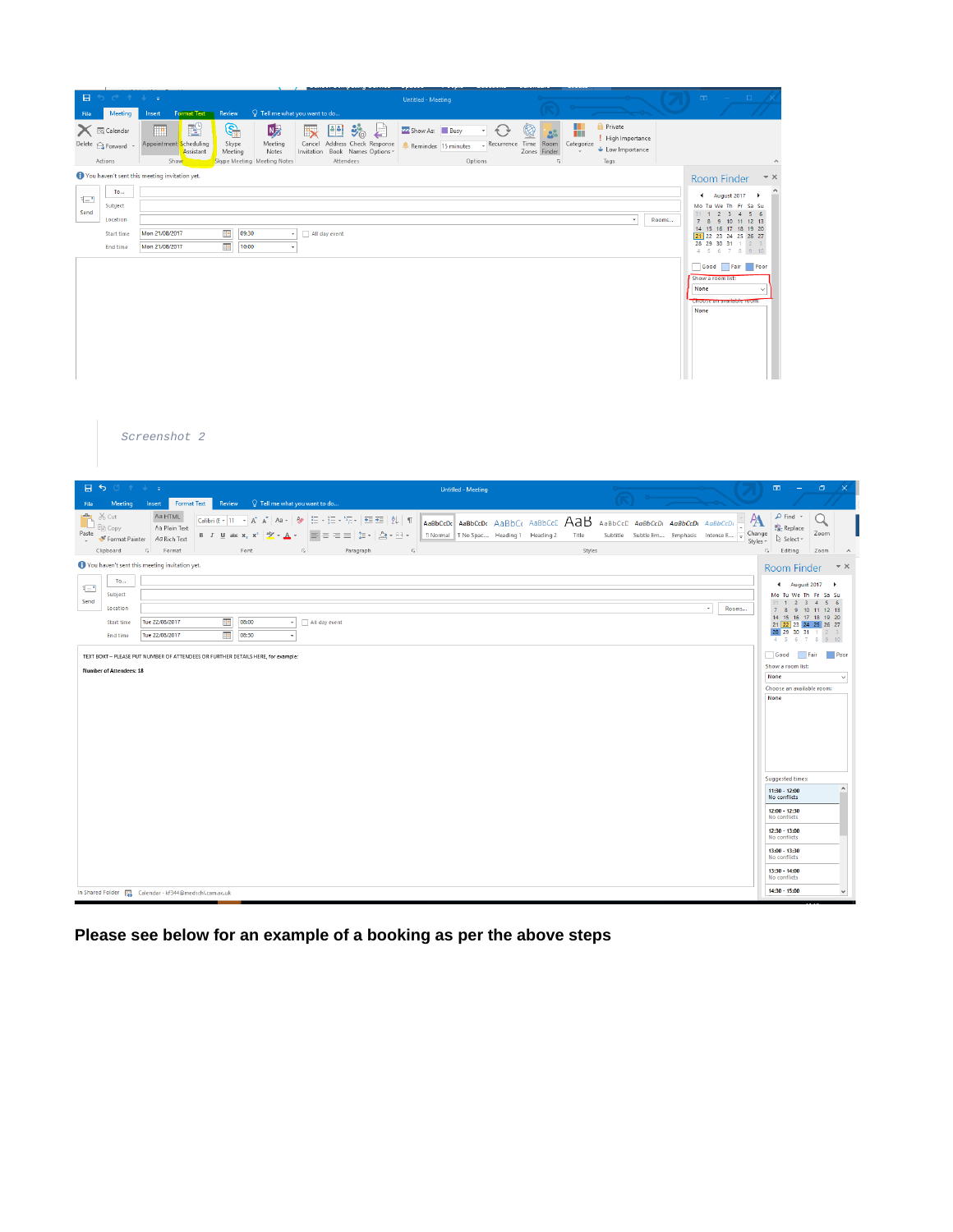| 眉ちょ                                                                                                                  |          |                                               |      |                                                                                                                                                                      |                                                                                             |   | Calendar - ah964@medschl.cam.ac.uk - Outlook                                                                                                                                                                                                 |    |               |                                       |  |  |                                                              |     | $\overline{\Xi}$ |                  |                          |
|----------------------------------------------------------------------------------------------------------------------|----------|-----------------------------------------------|------|----------------------------------------------------------------------------------------------------------------------------------------------------------------------|---------------------------------------------------------------------------------------------|---|----------------------------------------------------------------------------------------------------------------------------------------------------------------------------------------------------------------------------------------------|----|---------------|---------------------------------------|--|--|--------------------------------------------------------------|-----|------------------|------------------|--------------------------|
| File<br>Home<br>G,<br>$2\pi$<br>焁<br>New New<br>New<br>Appointment Meeting Items ~ Meeting<br>New                    |          | <b>BC WA</b><br>Days<br>Skype Meeting Go To G | Week | Send / Receive Folder View Q Tell me what you want to do<br>▥▥▥▥▮<br>New Skype Today Next 7 Day Work Week Month Schedule Open Calendar E-mail Share Publish Calendar | $\mathbb{R}$<br><b>P</b><br>View Calendar v Groups v Calendar Calendar Online v Permissions | 倡 | Share                                                                                                                                                                                                                                        | ⊫ை | $\frac{3}{2}$ | Search People<br>Address Book<br>Find |  |  |                                                              |     |                  |                  |                          |
| August 2017 $\longrightarrow$<br>$\blacktriangleleft$<br>MO TU WE TH FR SA SU<br>31 1 2 3 4 5 6<br>7 8 9 10 11 12 13 |          | + → 23 August 2017<br>WEDNESDAY<br>23         |      |                                                                                                                                                                      |                                                                                             |   | Cambridge, England - $\bigotimes^{\text{Today}}_{22^{\circ}C/16^{\circ}C} \bigotimes^{\text{Tomorrow}}_{22^{\circ}C/12^{\circ}C} \bigotimes^{\text{Thursday}}_{20^{\circ}C/11^{\circ}C} \bigotimes^{\text{Search Calendar}(\text{Ctrl} + E)$ |    |               |                                       |  |  |                                                              |     |                  |                  | م                        |
| 14 15 16 17 18 19 20<br>21 22 23 24 25 26 27<br>28 29 30 31<br>September 2017                                        | 05       |                                               |      |                                                                                                                                                                      | じ                                                                                           |   |                                                                                                                                                                                                                                              |    |               |                                       |  |  |                                                              |     |                  |                  | $\blacksquare$           |
| MO TU WE TH FR SA SU<br>123<br>4 5 6 7 8 9 10<br>11 12 13 14 15 16 17                                                | 06<br>07 |                                               |      |                                                                                                                                                                      |                                                                                             |   |                                                                                                                                                                                                                                              |    |               |                                       |  |  |                                                              |     |                  |                  |                          |
| 18 19 20 21 22 23 24<br>25 26 27 28 29 30 1<br>$2$ 3 4 5 6 7 8                                                       | 08<br>09 |                                               |      |                                                                                                                                                                      |                                                                                             |   |                                                                                                                                                                                                                                              |    |               |                                       |  |  |                                                              |     |                  |                  |                          |
| $\triangleright \blacksquare$ My Calendars<br>▷ □ Other Calendars                                                    | 10<br>11 |                                               |      |                                                                                                                                                                      |                                                                                             |   |                                                                                                                                                                                                                                              |    |               |                                       |  |  |                                                              |     |                  |                  |                          |
|                                                                                                                      | 12<br>13 | Ë<br>Appo<br><b>DUS</b>                       |      |                                                                                                                                                                      |                                                                                             |   |                                                                                                                                                                                                                                              |    |               |                                       |  |  |                                                              |     |                  | Next Appointment |                          |
|                                                                                                                      | 14       |                                               |      |                                                                                                                                                                      |                                                                                             |   |                                                                                                                                                                                                                                              |    |               |                                       |  |  |                                                              |     |                  |                  |                          |
|                                                                                                                      | 15<br>16 |                                               |      |                                                                                                                                                                      |                                                                                             |   |                                                                                                                                                                                                                                              |    |               |                                       |  |  |                                                              |     |                  |                  |                          |
|                                                                                                                      | 17<br>18 |                                               |      |                                                                                                                                                                      |                                                                                             |   |                                                                                                                                                                                                                                              |    |               |                                       |  |  |                                                              |     |                  |                  |                          |
| 囟<br>$\cdots$                                                                                                        | 19<br>20 |                                               |      |                                                                                                                                                                      |                                                                                             |   |                                                                                                                                                                                                                                              |    |               |                                       |  |  |                                                              |     |                  |                  | $\overline{\phantom{a}}$ |
| Items: 0                                                                                                             |          |                                               |      |                                                                                                                                                                      |                                                                                             |   |                                                                                                                                                                                                                                              |    |               |                                       |  |  | All folders are up to date. Connected to: Microsoft Exchange | □ 图 | $\sim$ $-$       |                  | 100%                     |

#### **METHOD 2 - If you would like to book a room from within your meeting invite:**

- 1. Select the appropriate Calendar in Outlook
- a. for recurring meetings, consider booking from a role based calendar so that the booking survives any staffing changes
- 2. Select New Meeting on ribbon bar (Calendar icon with a blue person and green person in front)
- 3. Type in the title of the meeting in the Subject Line
- 4. If known, enter number of attendees in the large text box (please see screenshot 2 below)
- **5.** Select your date and time by selecting the appropriate field in Start Time / End time
- 6. On the right hand side of the meeting window you should see "Room Finder" area (see the area circled in red in Screenshot 1 below)
- a. If this area doesn't not appear, please see <https://support.microsoft.com/en-gb/help/2673231/how-to-control-the-room-finder-in-outlook> 7. Click on the drop down menu under "Show a room list"
- 8. Select type of room, in most instances this will "Clinical School Meeting Rooms"
- 9. Please see link or website for room details [AV table for Clinical School](https://confluence.medschl.cam.ac.uk/pages/viewpage.action?pageId=29819537) and [Clinical School Room Booking Website](http://rooms.medschl.cam.ac.uk)
- 10. Available rooms will be shown in the "Choose an available room section"
- 11. Double click on preferred room
- 12. The room you have selected should now appear in the Location Field in your invite
- 13. If you want to double check the room you have selected is available, click on the Scheduling Assistant icon (please see area circled in yellow in screenshot 1 below)
- 14. To add attendees, please click "Add attendees", to add medschl account holders please use the Global Address Book (see screenshot 3 below), for all other attendees copy and paste their email address into the "Required" field
- 15. The room will be listed here and is treated as an Attendee by Outlook
- 16. Click send
- 17. Depending on the room you have requested, you will receive an email confirming your booking within minutes or a tentative acceptance email. Following the tentative email, you will then receive an email confirming or declining your request (within 24hours)
- 18. If in the unlikely event the room you invited to the meeting is unavailable or you are asked to change rooms, the updated information will be sent to your attendees when you change the meeting invitation

Screenshot 1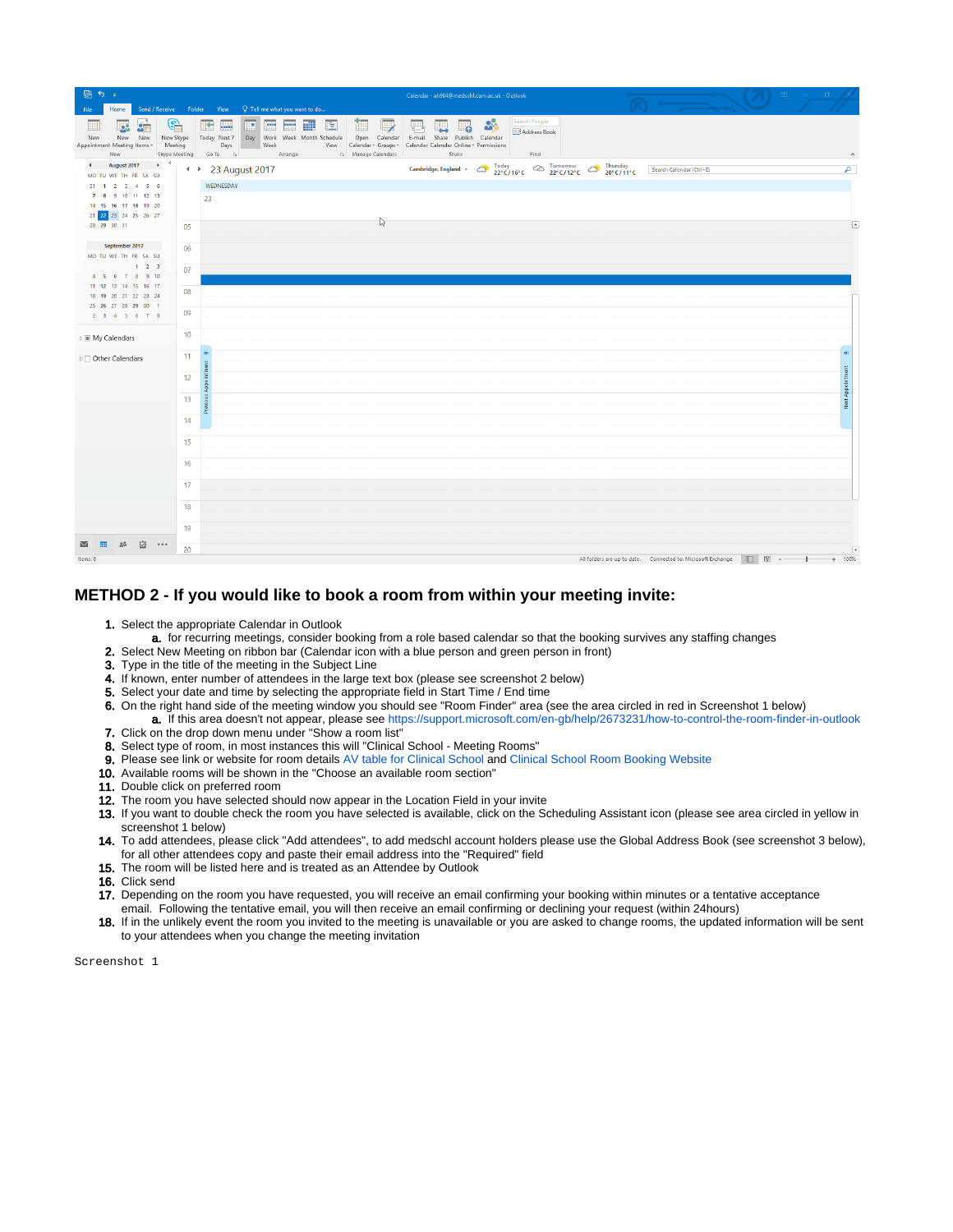| $\mathbf{H}$ | $\begin{array}{ccccccccccccccccc} \circ & \circ & \circ & \circ & \circ & \circ & \circ & \circ \end{array}$ |                                                         |                                                            |                                                    |                                                                                                                      | <b>Untitled - Meeting</b>                |         |                               |                                                             |                                                                         |       | $\mathbb{R}$ and $\mathbb{R}$ and $\mathbb{R}$                             |                                                                                                                                                                                    | $\rightarrow$ $\times$ |
|--------------|--------------------------------------------------------------------------------------------------------------|---------------------------------------------------------|------------------------------------------------------------|----------------------------------------------------|----------------------------------------------------------------------------------------------------------------------|------------------------------------------|---------|-------------------------------|-------------------------------------------------------------|-------------------------------------------------------------------------|-------|----------------------------------------------------------------------------|------------------------------------------------------------------------------------------------------------------------------------------------------------------------------------|------------------------|
| File         | Meeting                                                                                                      | Format Text<br>Insert                                   | Review                                                     | $Q$ Tell me what you want to do                    |                                                                                                                      |                                          |         |                               |                                                             |                                                                         |       |                                                                            |                                                                                                                                                                                    |                        |
|              | <b>X</b> EQ Calendar<br>Delete <sub>Q</sub> Forward *<br>Actions                                             | ES<br>٣ē<br>Appointment Scheduling<br>Assistant<br>Show | G,<br>Skype<br>Meeting<br>Skype Meeting Meeting Notes      | <b>N<sub>2</sub></b><br>Meeting<br>Cancel<br>Notes | 图<br>$\ddot{\mathbf{v}}_{\mathbf{0}}$<br>E<br>Address Check Response<br>Invitation Book Names Options v<br>Attendees | ZZ Show As: Busy<br>Reminder: 15 minutes | Options | q<br>$\sqrt{2}$<br>Recurrence | ш<br>Time Room<br>Categorize<br>Zones Finder<br>$E_{\rm H}$ | <b>A</b> Private<br>High Importance<br>$\bigcup$ Low Importance<br>Tags |       |                                                                            |                                                                                                                                                                                    | ۸                      |
|              |                                                                                                              | You haven't sent this meeting invitation yet.           |                                                            |                                                    |                                                                                                                      |                                          |         |                               |                                                             |                                                                         |       | Room Finder                                                                |                                                                                                                                                                                    | $- \times$             |
| i-'<br>Send  | To<br>Subject<br>Location<br><b>Start time</b><br>End time                                                   | Mon 21/08/2017<br>Mon 21/08/2017                        | $\mathbf{p}$<br>09:30<br>$\overline{\phantom{a}}$<br>10:00 | All day event                                      |                                                                                                                      |                                          |         |                               |                                                             | ÷                                                                       | Rooms | $31 - 1$<br>Show a room list:<br>None<br>Choose an available room.<br>None | 4 August 2017 ▶<br>Mo Tu We Th Fr Sa Su<br>2 3 4 5 6<br>7 8 9 10 11 12 13<br>14 15 16 17 18 19 20<br>21 22 23 24 25 26 27<br>28 29 30 31 1 2 3<br>4 5 6 7 8 9 10<br>Good Fair Poor | ۸                      |

#### Screenshot 2

| 日 ち び ホ ま ま<br><b>Untitled - Meeting</b><br>Q Tell me what you want to do<br>Format Text<br>Meeting<br>Review<br>File<br>Insert                                                                                                                                                                                                                                                                                                                                                                                                                                                              | 固<br>$\sigma$<br>$\propto$                                                                                                                                                                                                                                                                                                                      |
|----------------------------------------------------------------------------------------------------------------------------------------------------------------------------------------------------------------------------------------------------------------------------------------------------------------------------------------------------------------------------------------------------------------------------------------------------------------------------------------------------------------------------------------------------------------------------------------------|-------------------------------------------------------------------------------------------------------------------------------------------------------------------------------------------------------------------------------------------------------------------------------------------------------------------------------------------------|
| Ê<br>X Cut<br>Aa HTML<br>A<br>Calibri (E ▼ 11 → A* A*   Aa ▼   ◆   田 → 田 → 阳 →   亜   亜   2↓    ¶<br>AaBbCcDc AaBbCcDc AaBbCc AaBbCcE AaB<br>AaBbCcD AaBbCcDt AaBbCcDt AaBbCcDt<br>Aa Plain Text<br>图 Copy<br>Change<br>Paste<br> 퇴동병보  15시스 - 또 -<br>1 Normal   1 No Spac Heading 1 Heading 2<br>Title<br>Subtitle Subtle Em Emphasis Intense E<br>$B$ $I$ $U$ abc $X$ , $X^2$<br>Format Painter<br>Aa Rich Text<br>$\rightarrow$<br>Styles -<br>Styles<br>Clipboard<br>$\overline{\mathbb{F}_M}$ .<br>Format<br>Font<br>$\overline{\mathbb{Q}}$ .<br>$\overline{\mathbb{Q}}$ .<br>Paragraph | $\rho$ Find $\sim$<br>ab Replace<br>Zoom<br>☆ Select *<br>$\overline{\mathbb{F}_M}$ .<br>Editing<br>Zoom<br>$\wedge$                                                                                                                                                                                                                            |
| You haven't sent this meeting invitation yet.<br>To<br>t<br>Subject<br>Send<br>Location<br>Rooms<br>٠<br>$\frac{1}{2}$<br>08:00<br>Tue 22/08/2017<br>All day event<br>Start time<br>$\overline{\phantom{a}}$<br>Tue 22/08/2017<br>08:30<br><b>End time</b><br>TEXT BOXT - PLEASE PUT NUMBER OF ATTENDEES OR FURTHER DETAILS HERE, for example;<br>Number of Attendees: 18                                                                                                                                                                                                                    | $- \times$<br><b>Room Finder</b><br>◀ August 2017 ▶<br>Mo Tu We Th Fr Sa Su<br>$3 \quad 4 \quad 5 \quad 6$<br>$31 \t1 \t2$<br>7 8 9 10 11 12 13<br>14 15 16 17 18 19 20<br>21 22 23 24 25 26 27<br>28 29 30 31 1 2 3<br>4 5 6 7 8 9 10<br>Good<br>Fair<br>Poor<br>Show a room list:<br>None<br>$\check{~}$<br>Choose an available room:<br>None |
| In Shared Folder Following Calendar - kf344@medschl.cam.ac.uk                                                                                                                                                                                                                                                                                                                                                                                                                                                                                                                                | Suggested times:<br>۸<br>$11:30 - 12:00$<br>No conflicts<br>12:00 - 12:30<br>No conflicts<br>$12:30 - 13:00$<br>No conflicts<br>13:00 - 13:30<br>No conflicts<br>13:30 - 14:00<br>No conflicts<br>$14:30 - 15:00$<br>$\checkmark$                                                                                                               |

Screenshot 3